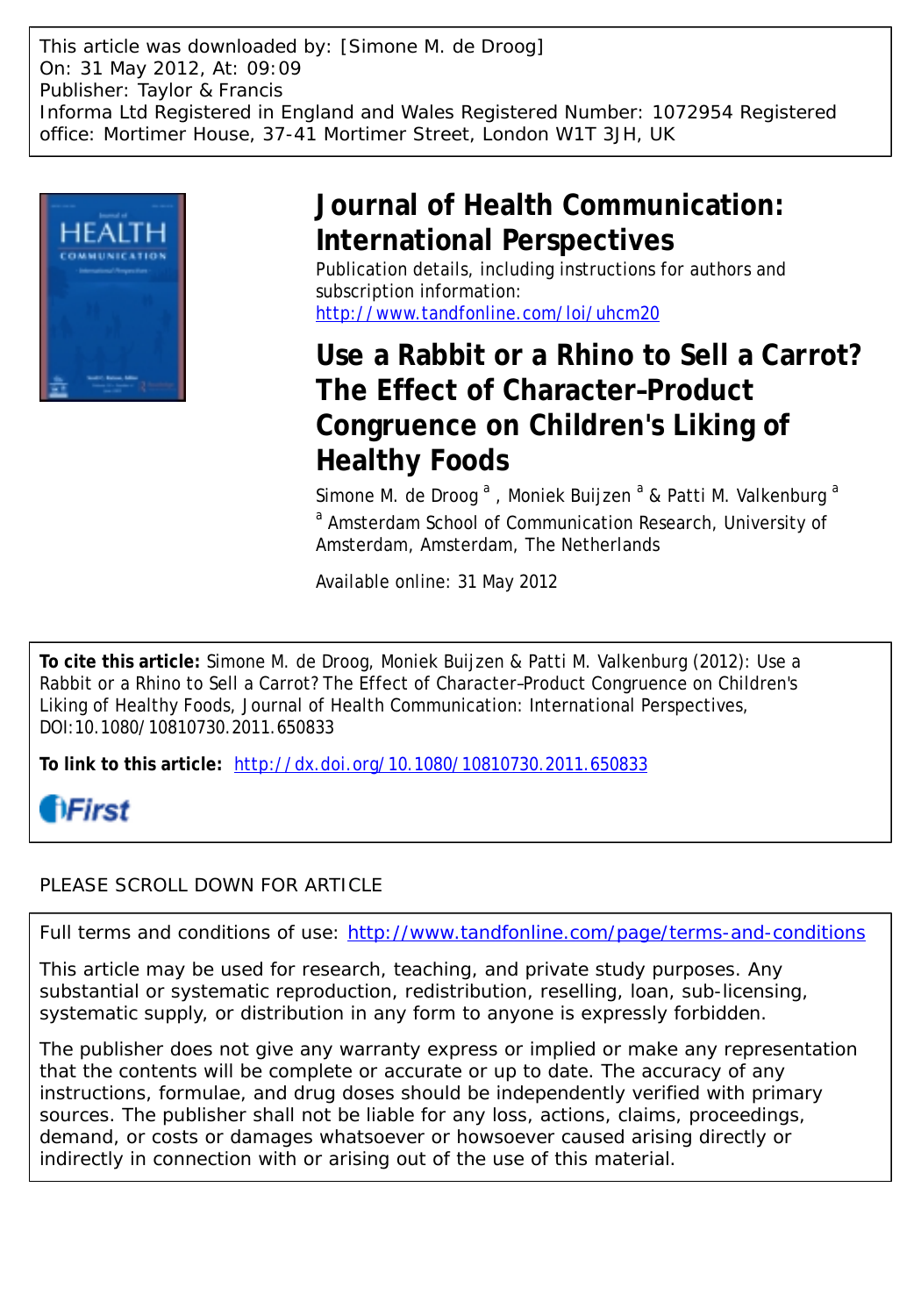

## Use a Rabbit or a Rhino to Sell a Carrot? The Effect of Character–Product Congruence on Children's Liking of Healthy Foods

### SIMONE M. DE DROOG, MONIEK BUIJZEN, AND PATTI M. VALKENBURG

Amsterdam School of Communication Research, University of Amsterdam, Amsterdam, The Netherlands

This study investigated whether unfamiliar characters are as effective as familiar characters in stimulating children's affective responses toward healthy foods. In particular, the authors investigated whether an unfamiliar character which is congruent with a product can be as effective as a familiar character. The authors tested 2 types of character–product congruence: conceptual congruence (on the basis of a familiar link), and perceptual congruence (on the basis of color similarity). In a repeated measures design, 166 children (4–6 years old) were exposed to a picture of a carrot combined randomly with 5 different types of character: an (incongruent) familiar character and four unfamiliar characters varying in character–product congruence (i.e., both conceptually and perceptually congruent, conceptual only, perceptual only, and incongruent). The authors measured children's automatic affective responses toward these character–product combinations using a timeconstrained task, and elaborate affective responses using a nonconstrained task. Results revealed that the conceptually congruent unfamiliar characters were just as effective as the familiar character in increasing children's automatic affective responses. However, the familiar character triggered the most positive elaborate affective responses. Results are explained in light of processing fluency and parasocial relationship theories.

Brand characters, which are images of (animated) animals or people connected to a brand, are used on almost three quarters of food products targeted toward children (Elliott, 2008; Harris, Schwartz, & Brownell, 2009). It has become one of the most popular techniques for promoting food products to children. Brand characters have recently been used for fruit and vegetables, with the purpose of increasing children's liking of healthy food products (Harris et al., 2009; Institute of Medicine, 2006). Several studies have shown that brand characters can increase children's affective responses toward food products, including healthy foods (Atkin, 1975; de Droog, Valkenburg, & Buijzen, 2011; Lapierre, Snyder, D'Alessandro, 2006; Macklin, 1994; Mizerski, 1995; Neeley & Schumann, 2004). However, little is known about how variations in character design may influence children's responses toward food products.

Address correspondence to Simone M. de Droog, Amsterdam School of Communication Research, University of Amsterdam, Kloveniersburgwal 48, 1012 CX Amsterdam, The Netherlands. E-mail: s.m.dedroog@uva.nl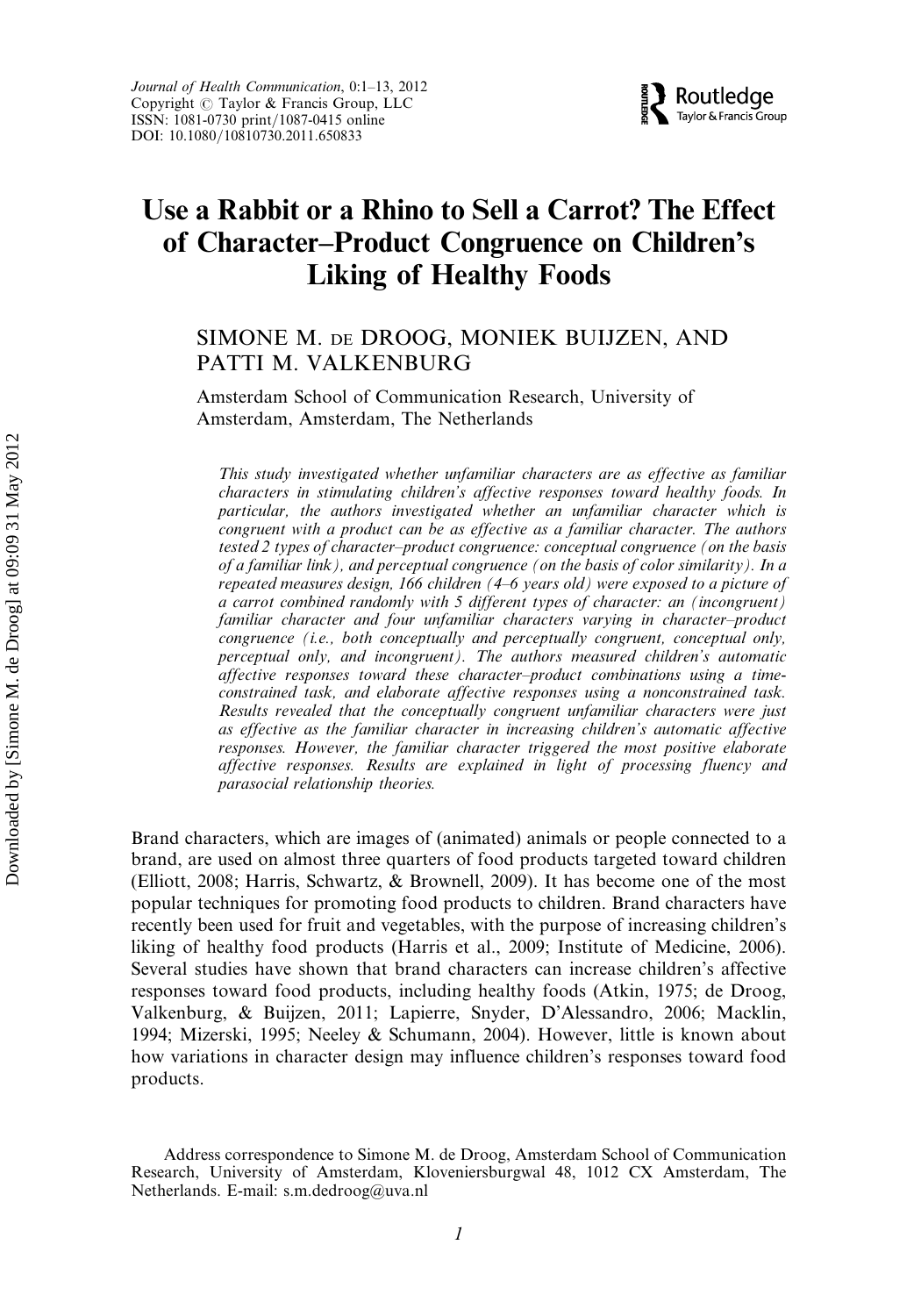Although brand characters have been studied predominantly as a homogeneous phenomenon, these characters may differ on many dimensions. One such dimension is their degree of familiarity to children. In general, it is assumed that media characters that children are familiar with, such as SpongeBob SquarePants and Dora the Explorer, are more effective than unfamiliar characters developed specifically for the brand (Hoffner, 1996; McNeal, 1999, 2007; Rust, 1993). However, the only empirical study to compare these two types of characters explicitly (de Droog et al., 2011), showed that an unfamiliar character can be as effective as a familiar one. In this study, the familiar SpongeBob character and an unfamiliar monkey character increased children's positive affective responses toward bananas.

To account for this unexpected result, de Droog and colleagues (2011) suggested that the unfamiliar character's success may be a result of its high level of congruence with the product. After all, the combination of monkeys and bananas is a familiar script to children. This may imply that character–product congruence is a second key dimension on which brand characters may vary. As yet, the hypothesis that a higher degree of character–product congruence results in more positive affective responses has not been investigated systematically.

Therefore, the aim of the present study is to extend that of de Droog and colleagues (2011) by investigating the effect of character–product congruence on children's affective responses toward healthy foods. More specifically, we investigate whether an unfamiliar character that is congruent with a product is as effective as an (incongruent) familiar character. We investigated two types of character–product congruence. The first is conceptual congruence, where the character and product are narratively linked (i.e., a gray rabbit paired with a carrot). The second is perceptual congruence, where the character and product have the same color (i.e., an orange rhino paired with a carrot). We compared these various unfamiliar characters to a familiar character in terms of how they differentially influence children's affective responses toward the character–product combinations. Our focus is children's affective responses as these are considered the most important precursors to product preference and, consequently, consumption (Calvert, 1999; Institute of Medicine, 2006).

#### Effectiveness of Familiar Media Characters

Two theories may explain the effectiveness of familiar media characters: (a) processing fluency theory (Bornstein, 1989; Bornstein & D'Agostino, 1994; Bornstein, Leone, & Galley, 1987; Jacoby, Kelley, & Dywan, 1989; Weisbuch & Mackie, 2009; Weisbuch, Mackie, & Garcia-Marques, 2003) and (b) parasocial relationship theory (Acuff & Reiher, 1997; Hoffner, 1996; Lemish, 2007; McNeal, 2007). These two theories each predict different types of affective responses, with processing fluency expected to induce an automatic affective response and parasocial relationship formation expected to induce an elaborate affective response.

The first theory, *processing fluency*, refers to the ease with which people recollect or perceive information. For example, images and ideas with which people are familiar, and have thus developed mental schemas for, are more fluently processed preconsciously than new images and ideas (Jacoby et al., 1989; Weisbuch & Mackie, 2009). Processing fluency is positive and pleasant in nature (Reber, Winkielman, & Schwarz, 1998). Unaware of the source of this pleasant feeling, people tend to misattribute it to a certain quality of the stimulus, leading to positive automatic affective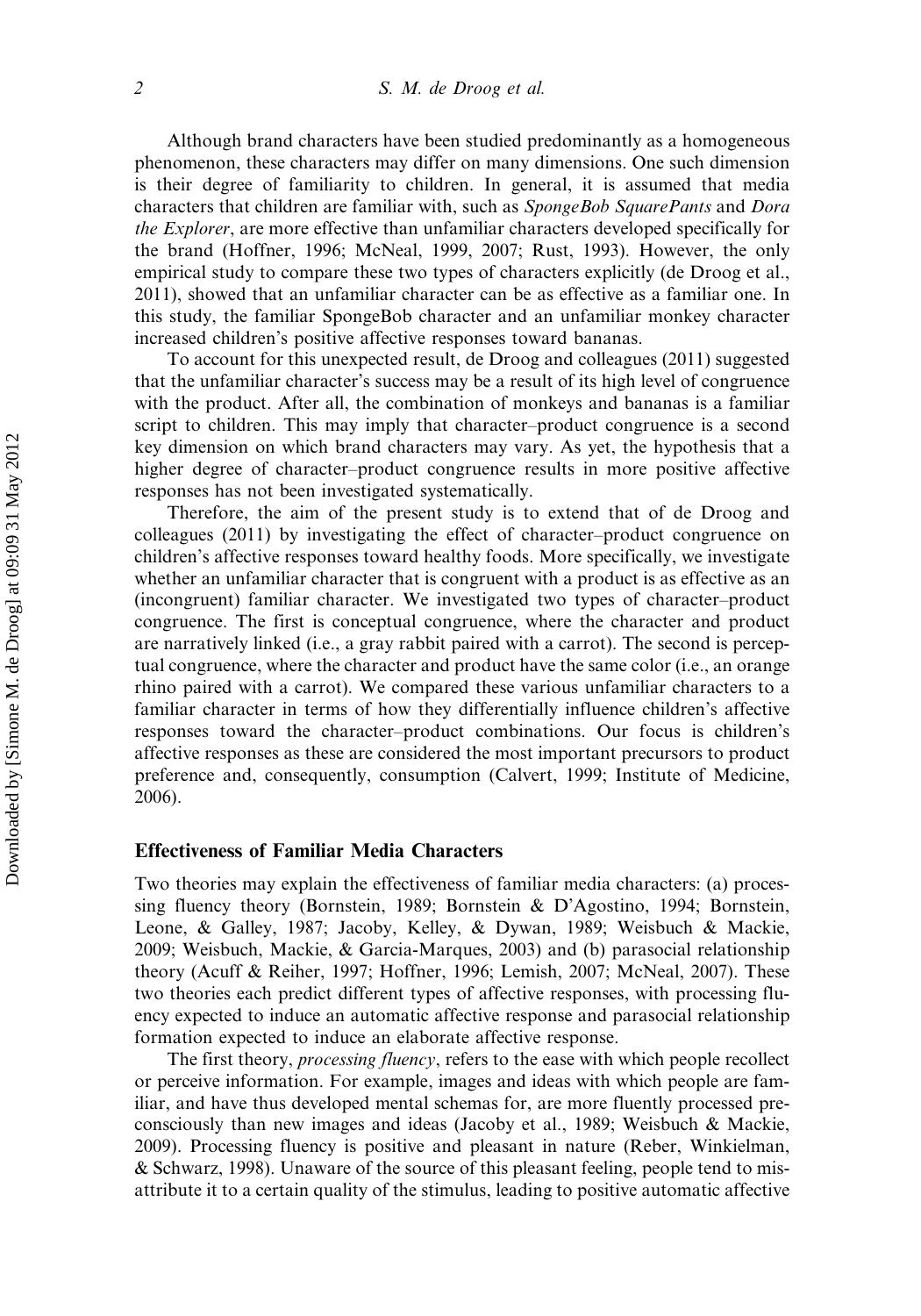responses (Bornstein, 1989; Borstein & D'Agostino, 1994; Jacoby et al., 1989). For example, the pleasant feeling from processing a familiar person can be misattributed to a product that is associated with that person, with the result that this product is automatically more liked and preferred (Bornstein et al., 1987; Weisbuch et al., 2003).

By means of frequent exposure, media characters become familiar images that children have developed mental schemas about. These schemas render character processing more fluent at a subsequent exposure. When children encounter a product depicting a familiar character, the ease of processing of the character triggers positive automatic affective responses, which may be misattributed to the product. Thus, processing fluency theory predicts that combining a product with a familiar media character will induce positive automatic affective responses among children.

The second theory, parasocial relationship theory, has been used to describe the affective bond that people develop with media characters following frequent media exposure. When people get to know a character and learn about its personality and behavior, the character may be perceived as a close friend (Hoffner, 2008). Because parasocial relationships resemble many of the characteristics of real relationships, people may develop deep emotions for media characters (Hoffner, 1996, 2008). Such relationship formation is typically motivated by the need for companionship, which emerges in early childhood (Hoffner, 2008). Children are particularly sensitive to the formation of parasocial relationships with animated media characters (i.e., talking and interacting with the characters on screen) and often search for ways to become closer to their character friends (de Droog et al., 2011; Hoffner, 1996, 2008; Lemish, 2007; Valkenburg, 2004).

Children are aware of their positive affect for media characters, meaning that parasocial relationship formation induces an elaborate (i.e., deliberate and conscious) affective response (Wittenbrink & Schwarz, 2007). Positive elaborate affective responses toward media characters may transfer onto products upon that character is depicted, leading to preferences for those products (Acuff & Reiher, 1997; McNeal, 2007). Thus, parasocial relationship theory predicts that combining a product with a familiar media character will induce positive elaborate affective responses among children.

#### Increasing Positive Affective Responses toward Unfamiliar Characters

As argued earlier, familiar media characters may induce both automatic and elaborate affective responses via processing fluency and parasocial relationship formation. A possible means of increasing the influence of unfamiliar characters on children's affective responses toward healthy foods, could be to stimulate one of these processes. Children are unlikely to form parasocial relationships with unfamiliar characters because they are typically static images on products without widespread media exposure. Elaborate affective responses are thus rendered improbable. However, children may generate positive automatic affective responses to unfamiliar characters, as previous (media) exposure is not a necessary condition for processing fluency to occur. Research suggests that fluent processing can be achieved not only by character familiarity, but also by congruence between the character and the product (De Vries & Van Rompay, 2009; Reber et al., 1998; Russell, 2002; Van Rompay, De Vries, & Van Venrooij, 2010).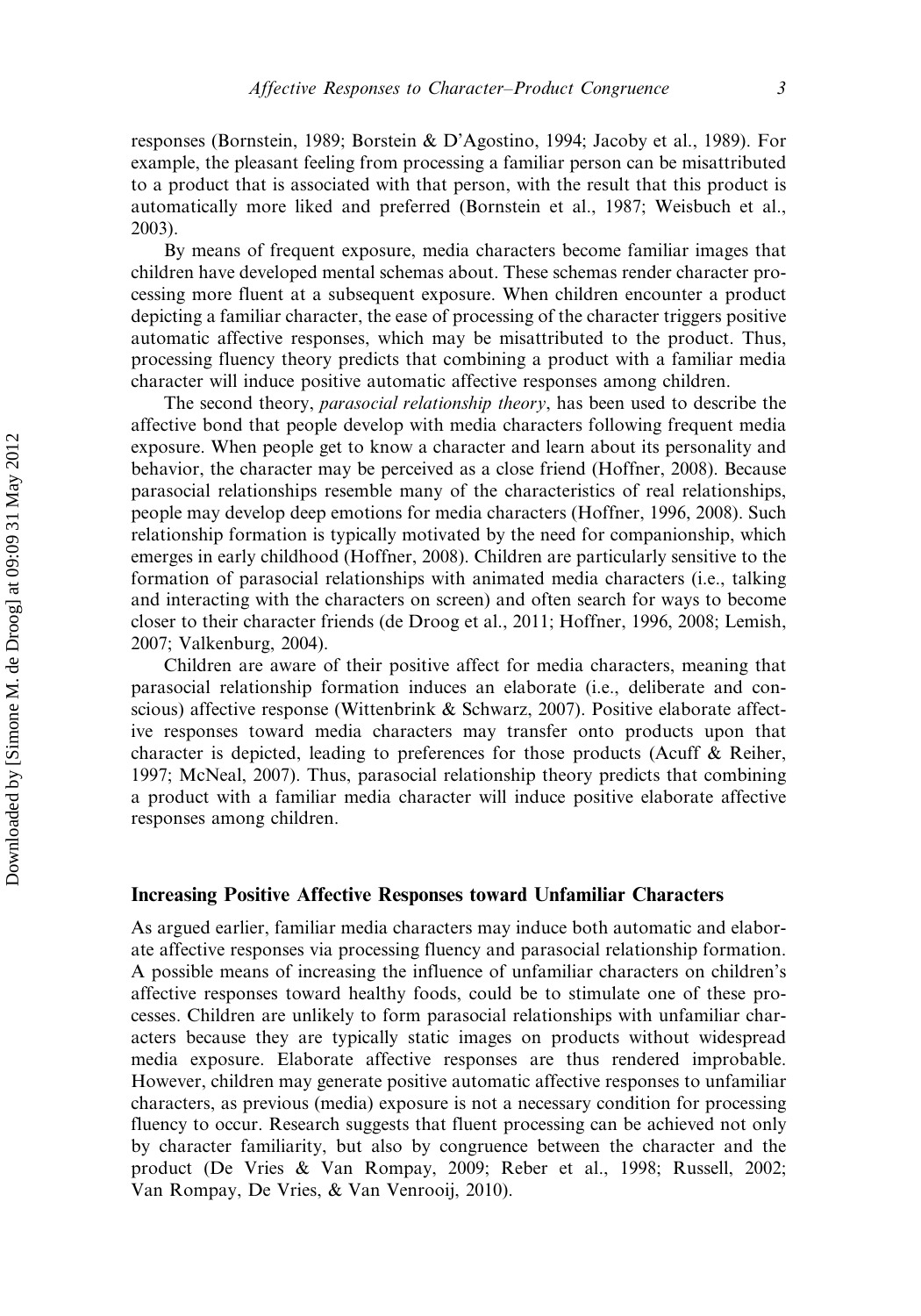Congruence refers to ''the degree to which two stimuli match or fit together'' (Garretson & Niedrich, 2004, p. 27). In the case of character–product congruence, this concerns the degree to which the character is perceived as a match for the product. For example, the  $M\&M$ 's characters Red and Yellow fit very well with the  $M\&M$ 's product in that their shape and color resemble the chocolate candy. According to Jacoby and colleagues (1989), congruent stimuli are processed more fluently than incongruent stimuli because they correspond with previously seen or heard images and ideas. As a consequence, similar to previously encountered stimuli, congruent stimuli may trigger positive automatic affective responses. For example, studies have shown that congruent advertisements (e.g., in which the picture and text are well matched) are more fluently processed than incongruent advertisements, resulting in more positive product evaluations (De Vries & Van Rompay, 2009; Van Rompay et al., 2010).

In conclusion, unfamiliar characters are unlikely to stimulate parasocial relationship formation. However, they can stimulate fluent processing through character–product congruence. In particular, unfamiliar characters are expected to trigger positive automatic affective responses toward a character and healthy food product when children perceive the character to be congruent with the product.

#### Conceptual and Perceptual Congruence Between Character and Product

As indicated earlier, we distinguish between two types of congruence: conceptual and perceptual. We derive these two types of congruence from processing fluency theories assuming that information may be processed more fluently through conceptual fluency and perceptual fluency (Auty & Lewis, 2004; Jacoby et al., 1989; Lee & Labroo, 2004; Tulving & Schacter, 1990). As yet, neither type of processing fluency has been linked to congruence in character–product combinations.

Conceptual fluency refers to the ease with which a concept (e.g., an argument, idea, or script) comes to mind (Jacoby et al., 1989; Lee & Labroo, 2004). For example, when a man enters a bar, we expect him to order a beer and not a bottle of vitamins (Lee & Labroo, 2004). Likewise, we expect monkeys to eat bananas and not hamburgers (de Droog et al., 2011). The basic assumption is that familiar concepts (e.g., monkeys eat bananas) are processed more fluently and thus trigger more positive affective responses than less familiar concepts (e.g., monkeys eat hamburgers). Therefore, in the present study, we anticipate that a character–product combination that is conceptually congruent (i.e., a rabbit paired with a carrot) will lead to more positive automatic affective responses than an incongruent character– product combination.

Perceptual fluency refers to the physical features of a stimulus, such as shape and color, which may enhance processing fluency (Lee & Labroo, 2004; Reber et al., 1998). For example, studies have shown that similarity with the original stimulus (e.g., the shape of a Pepsi bottle; Auty & Lewis, 2004) and specific features of the stimulus (e.g., high visual clarity; Reber et al., 1998) increase processing fluency and, in turn, trigger positive affective responses. In the present study, we investigate how a color match between the character and product may increase processing fluency. We anticipate that character–product combinations that are perceptually congruent (i.e., an orange character paired with a carrot) will lead to more positive automatic affective responses than incongruent character–product combinations.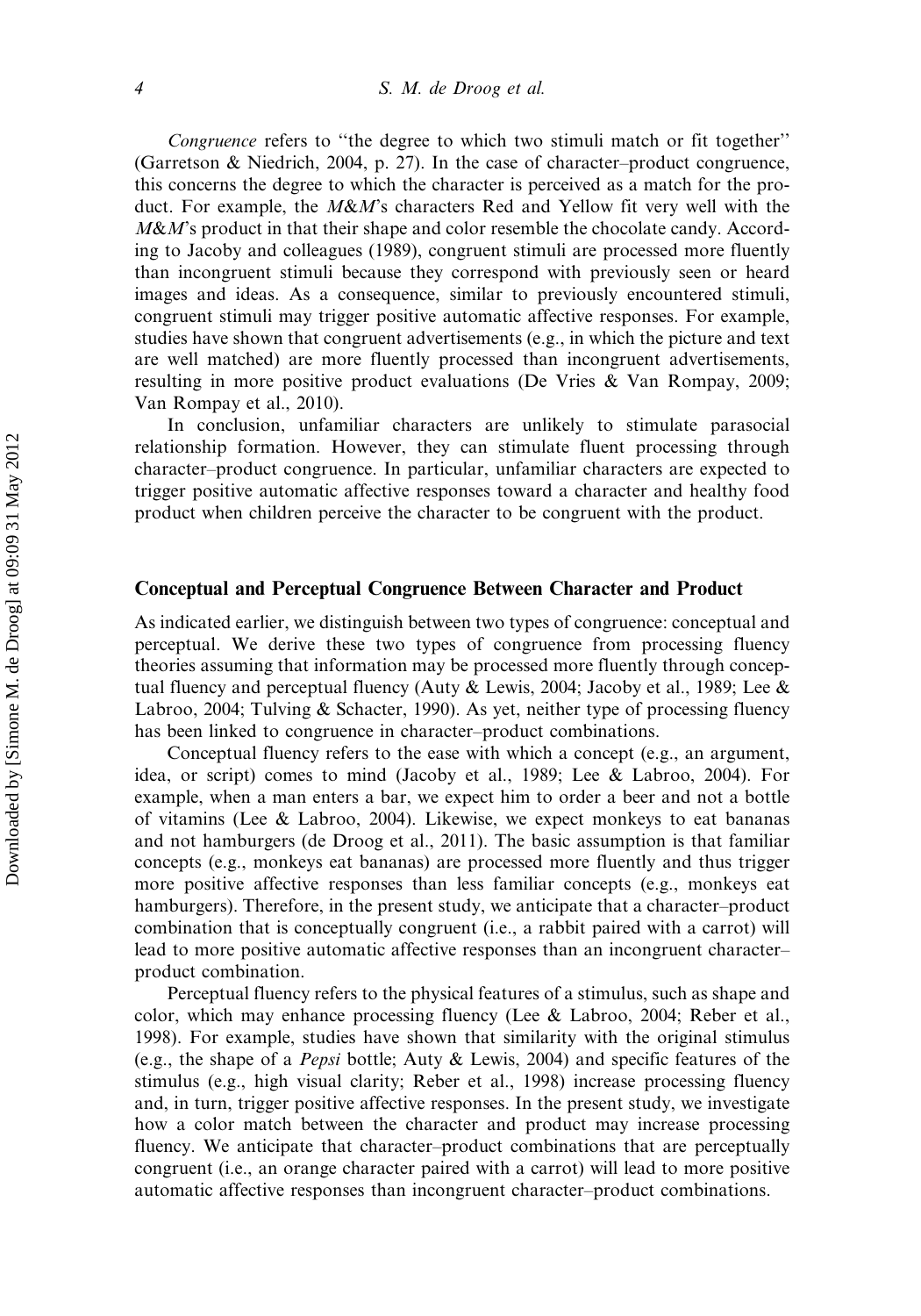#### **Hypotheses**

In summary, the present study investigates the effect of conceptually and perceptually congruent character–product combinations on children's affective responses. We compare children's affective responses to four types of unfamiliar character– product combinations (i.e., conceptually and perceptually congruent, conceptually congruent, perceptually congruent, and incongruent) with their affective responses to a familiar character–product combination. We anticipate that familiar characters will induce positive automatic affective responses through processing fluency and elaborate affective responses through parasocial relationship formation. Unfamiliar characters are expected to only trigger automatic affective responses through processing fluency. We hypothesized the following:

- Hypothesis 1: Children will display more positive automatic affective responses toward familiar and congruent character– product combinations than toward an incongruent character–product combination.
- Hypothesis 2: Children will display more positive elaborate affective responses toward a familiar character–product combination than toward all types of unfamiliar character– product combinations.

#### Method

#### Sample

In June and July 2009, 166 children (51% boys, 49% girls) were recruited from four primary schools situated in suburban and rural districts of The Netherlands. The sample consisted of 56% preschool children (4–5 years of age) and 44% kindergarten children (5–6 years of age) from various socioeconomic and cultural backgrounds. Before the study, parents received an information letter and were asked to complete a consent form.

#### Design and Procedure

The study had a within-subjects (repeated measures) design in which all children were exposed, in random order, to five different character–product combinations: a carrot with (a) a familiar character, (b) a conceptually perceptually congruent unfamiliar character, (c) a conceptually congruent unfamiliar character, (d) a perceptually congruent unfamiliar character, and (e) an incongruent unfamiliar character (see Table 1). After each exposure, we measured children's automatic and elaborate affective responses toward that character–product combination.

Children were interviewed individually in a quiet room in their school by a female experimenter. They were informed that they could stop participating at any time they wished. The experiment was conducted using a 12-inch touchscreen notebook (HP Pavilion tx2-1150) with which the children were first familiarized. Throughout the experiment, children were shown pictures of products and characters on the screen and were asked to respond to the different questions by touching the screen. To ensure that children understood the tasks, the automatic and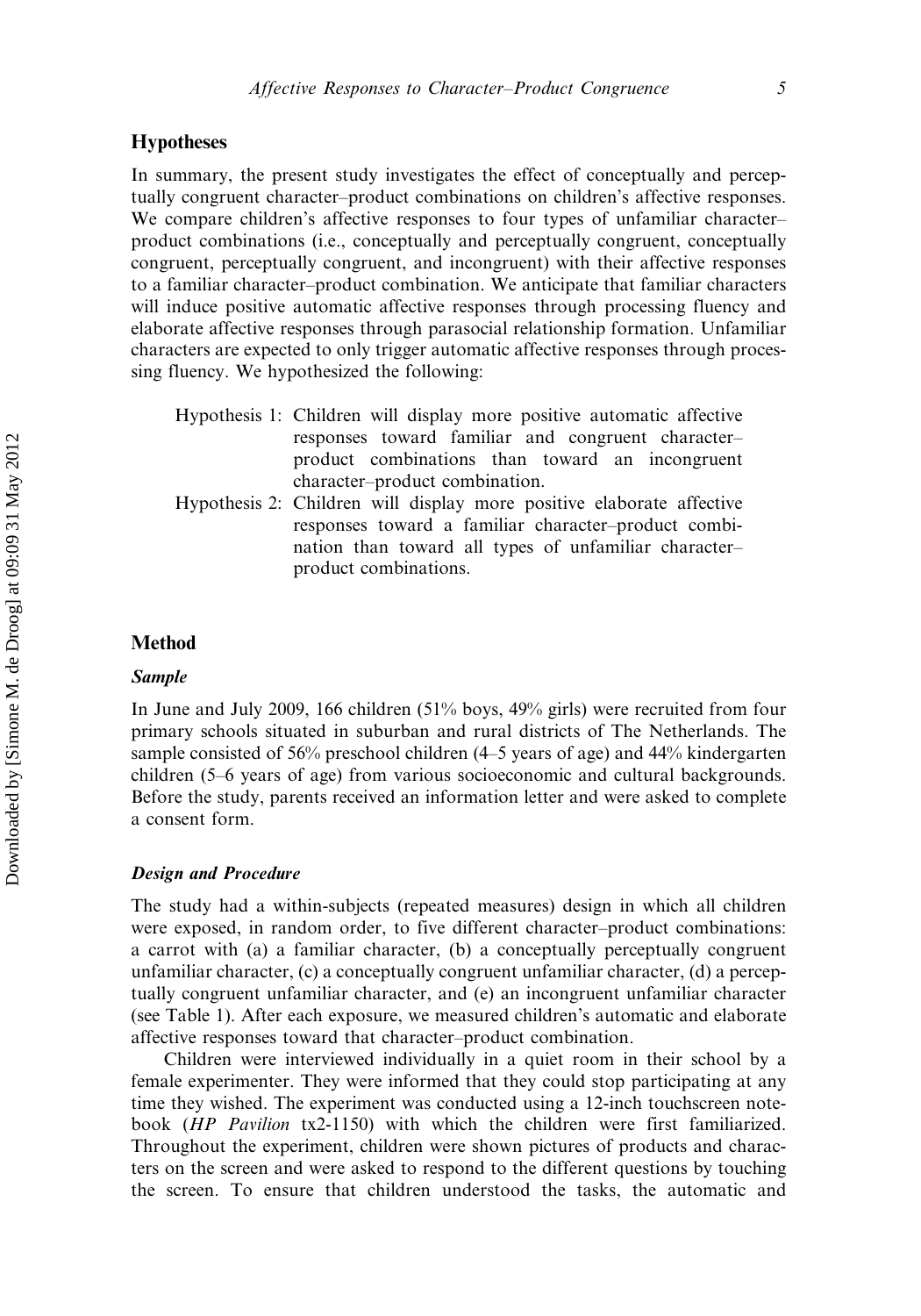| Type of character                                                                                                  | Character-product combination                                                                          |  |  |
|--------------------------------------------------------------------------------------------------------------------|--------------------------------------------------------------------------------------------------------|--|--|
| 1. Familiar character<br>Unfamiliar characters:                                                                    | $Dora/Diegoa$ and carrot                                                                               |  |  |
| 2. Conceptually perceptually congruent<br>3. Conceptually congruent<br>4. Perceptually congruent<br>5. Incongruent | Orange rabbit and carrot<br>Gray rabbit and carrot<br>Orange rhino and carrot<br>Gray rhino and carrot |  |  |

Table 1. The five character–product combinations used in this study

a Dora was used for the participating girls and Diego was used for the participating boys.

elaborate affective response tasks were initially rehearsed using character–product combinations which were not included in the analyses.

The study began with a short manipulation check in which we measured children's perceived congruence of the various character–product combinations. Within this task, a picture of a product was shown in the top half of the screen and two of the five characters were shown randomly in the bottom half of the screen (until each character had been compared with the other four characters). Children were asked to touch the character on the screen that they believed best matched the product.

After the manipulation check, children were exposed to the five different character– product combinations and asked whether and how much they liked them. There was only one character–product combination in the top half of the screen at the time. At the bottom half of the screen, children could respond by touching a smiley face on a smiley scale that best represented their affect. Automatic affective responses were measured using a time-constrained task (Wittenbrink & Schwarz, 2007), in which children were asked to respond by touching the smiley face on the screen as fast as they could. The experimenter presented the task as a game ("Are you ready?  $3 \dots 2 \dots 1 \dots$  Go!"), and encouraged the child during the task (''Go on!'', ''You're doing great!''). Elaborate affective responses were measured using a nonconstrained task, in which children were given time to think before they answered. After each task, a short pause was inserted in order to explain and practice the following task.

After the experimental session, children were taken back to the classroom and received a small gift for their participation. The majority of children expressed that they had enjoyed the study and would like to play ''the game'' again. This suggests that using a touchscreen notebook to conduct time-constrained tasks is appropriate for young children. The study took approximately 10 minutes per child.

#### Stimulus Materials

A picture of a carrot was used as the healthy food product. A picture of a popular television character that was neither perceptually nor conceptually congruent with carrots, was selected for the familiar character. Dora was used for the participating girls and Diego for the boys (both characters from the TV show *Dora the Explorer*) because these were the most popular characters among Dutch 4–6-year-old children at the time of our study (IPM Kidwise, 2009). For the unfamiliar characters, we selected pictures designed by one artist (see Figure 1). The character both conceptually and perceptually congruent was an orange rabbit. The conceptually congruent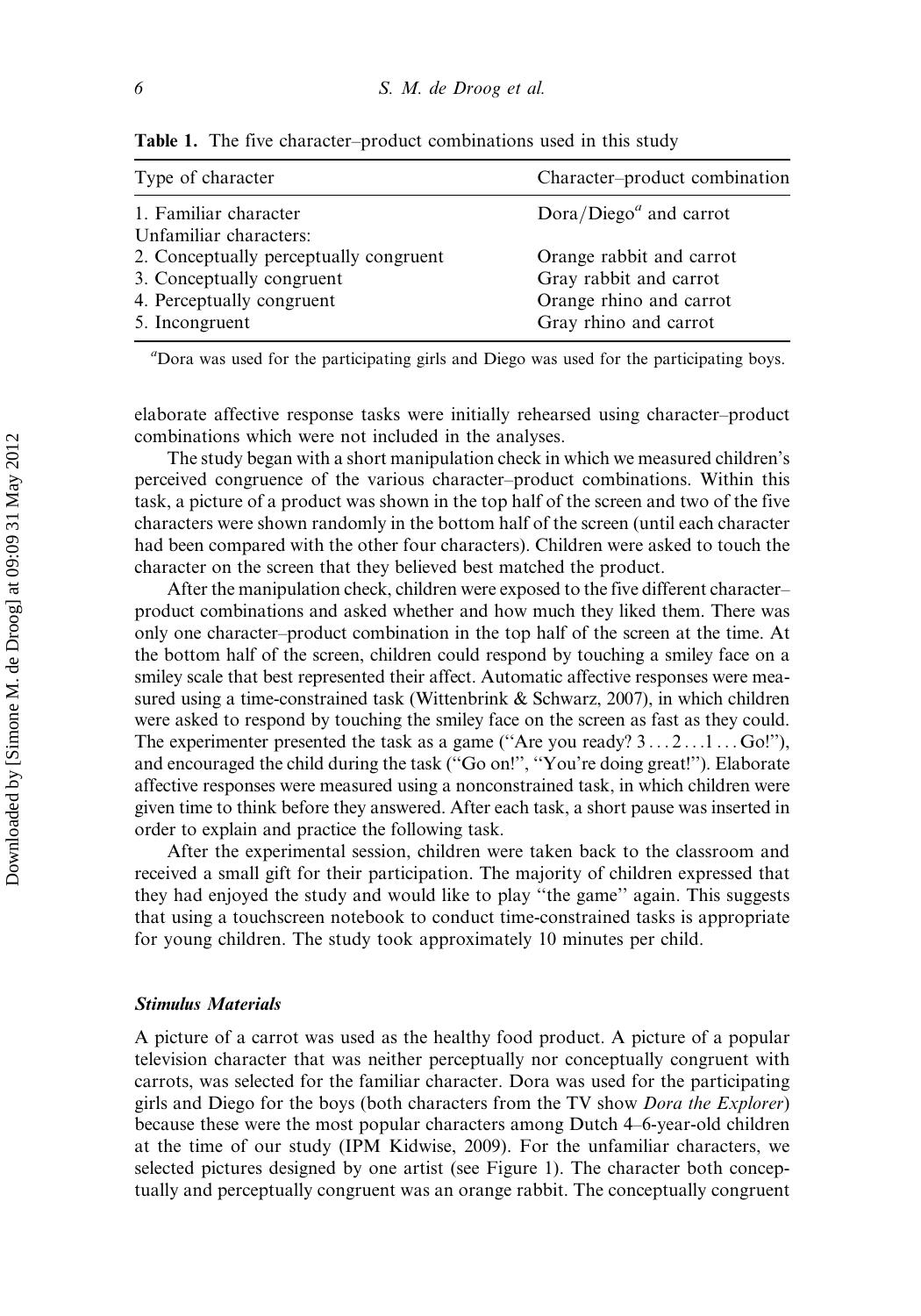

Figure 1. The gray rabbit (conceptually congruent) and gray rhino (conceptually incongruent) used in this study. In the case of perceptual congruence, both animals were orange.

character was a gray rabbit. The perceptually congruent character was an orange rhino, and the incongruent character was a gray rhino (for an overview, see Table 1).

#### Measures

#### Automatic Affective Responses

To measure automatic affective responses, children were presented with the five character–product combinations, one at a time, in random order, in the top half of the screen. An automatic response was triggered by asking the children to respond as fast as they could. For each combination, they were asked to express on a dichotomous smiley scale (unhappy face, happy face) whether they liked the character–product combination. Each character–product combination could score a 0 for *dislike* or a 1 for *like*,  $M = 0.74$ ,  $SD = 0.43$ , range = 0–1.

#### Elaborate Affective Responses

To measure elaborate affective responses, children were again presented with the character–product combinations, one at a time, until all five combinations had been shown. A more elaborate response was triggered by allowing children time to think before they answered. For each combination, they were asked to express how much they liked each character–product combination, on a 4-point smiley scale from unhappy face to happy face, and which ranged from 1 (*not at all*) to 2 (*a little* bit), 3 (quite a bit), and 4 (very much),  $M = 3.05$ ,  $SD = 1.07$ , range = 1-4.

#### Manipulation Checks

The television characters that we used were familiar: 91% of the children were able to recall the names Dora and Diego. Second, all children were able to correctly classify the rabbit as a rabbit. 10% of the children were unable to correctly classify the rhino, but gave sufficient answers of animals that do not typically eat carrots (such as ''dinosaur''). Third, each character individually received a mean score of 3 or higher on our four-point-elaborate-liking-scale, indicating that all five characters were liked by the children. A repeated measures analysis of variance revealed that the children liked the familiar character  $(M = 3.48, SD = 0.93)$  more than the unfamiliar characters:  $F(4, 660) = 7.12$ ,  $p < .01$ . This is in line with our expectations as children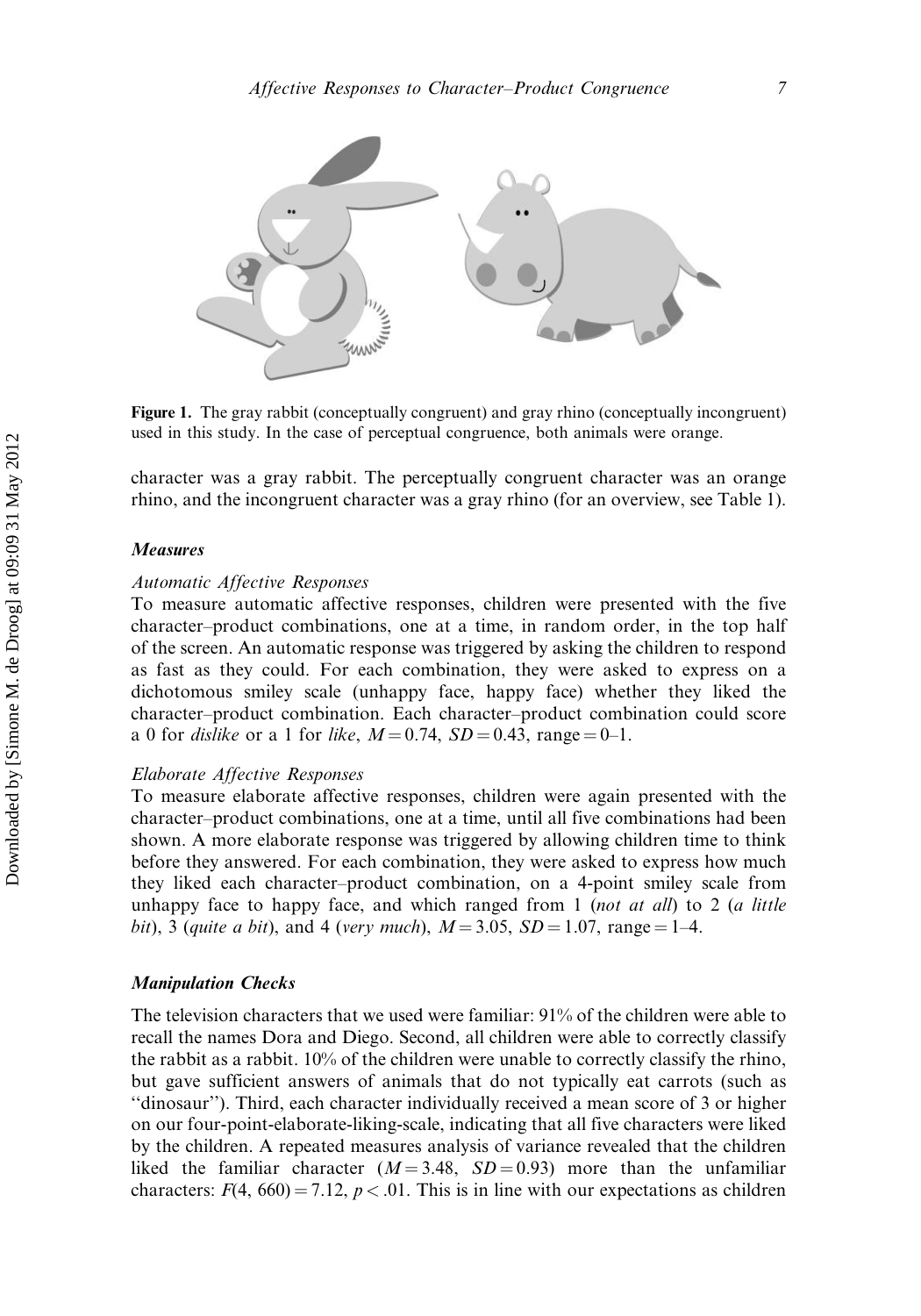are anticipated to display greater elaborate affective responses toward familiar media characters. Also in line with our expectations, Bonferroni post hoc tests revealed that children did not differ significantly in their liking of the unfamiliar rabbits (gray rabbit:  $M = 3.25$ ,  $SD = 1.04$ ; orange rabbit:  $M = 3.17$ ,  $SD = 1.10$ ) and rhino's (gray rhino:  $M = 3.00$ ,  $SD = 1.06$ ; orange rhino:  $M = 3.04$ ,  $SD = 1.06$ ).

Last, we also checked which characters the children perceived as congruent with a carrot. Recall that each character was compared to another character, until all five characters had been compared with one another. During each comparison, the character perceived as most congruent with the carrot scored one point. Each character could thus score a minimum of zero and a maximum of four points. We then performed a repeated measures analysis of variance with perceived character–product congruence as the dependent variable. Mauchly's test indicated that the assumption of sphericity was not met,  $\chi^2(9) = 31.65$ ,  $p < .05$ . Therefore, the degrees of freedom were corrected using Greenhouse-Geisser estimates of sphericity ( $\varepsilon$  = .92). The analysis revealed a significant main within-subjects effect for character–product congruence,  $F(3.68,$  $606.73$  = 121.10,  $p < .001$ . Bonferroni post hoc tests indicated that children perceived the conceptually perceptually congruent character (orange rabbit:  $M = 3.19$ ,  $SD = 0.89$ ) as the most congruent with a carrot. The conceptually congruent character (gray rabbit:  $M = 2.73$ ,  $SD = 0.98$ ) was also perceived as a good match for the carrot, scoring significantly higher than the perceptually congruent character (orange rhino:  $M = 1.69$ ,  $SD = 1.00$ . As anticipated, children perceived the incongruent character (gray rhino:  $M = 1.11$ ,  $SD = 0.86$ ) and the familiar character (Dora/Diego:  $M = 1.28$ ,  $SD = 1.07$ ) as the least congruent.

#### Results

To test whether children displayed more positive automatic affective responses toward familiar and congruent character–product combinations than toward an incongruent character–product combination (Hypothesis 1), and whether they displayed more positive elaborate affective responses toward a familiar character– product combination than toward all types of unfamiliar character–product combinations (Hypothesis 2), we performed a repeated measures analysis of variance with automatic affective responses and elaborate affective responses as the dependent variables. As Mauchly's test indicated that the assumption of sphericity had not been met for the main effects of automatic affective responses,  $\chi^2(9) = 32.39$ ,  $p < .05$ , and elaborate affected responses,  $\chi^2(9) = 28.32$ ,  $p < .05$ , the degrees of freedom were again corrected using Greenhouse-Geisser estimates of sphericity  $(\epsilon = .91$  and  $\epsilon = .93$ , respectively).

Children's automatic affective responses (Hypothesis 1) are presented in the first column of Table 2. The analysis yielded a significant main within-subjects effect for the automatic affective responses,  $F(3.62, 597.85) = 7.29$ ,  $p < .001$ . Bonferroni post hoc tests revealed that the familiar, the conceptually perceptually congruent, and the conceptually congruent character–product combinations triggered similar automatic affective responses which were all significantly more positive than the automatic affective responses triggered toward the perceptually congruent and the incongruent character–product combinations.

Children's elaborate affective responses (Hypothesis 2) are presented in the second column of Table 2. The analysis yielded a significant main within-subjects effect for the elaborate affective responses,  $F(3.70, 610.65) = 18.52, p < .001$ .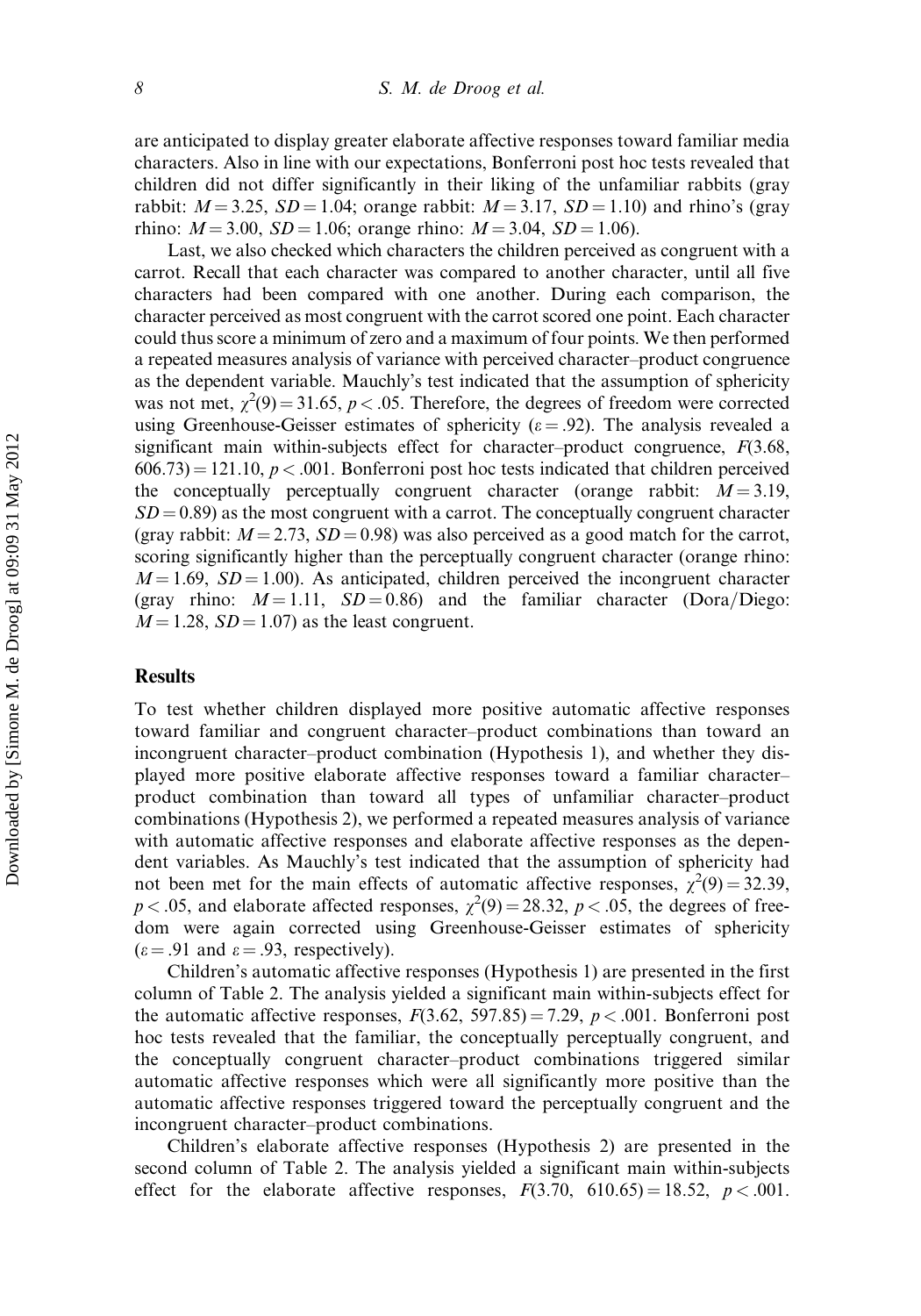| Type of character                                                                                                  | Automatic affective<br>responses                   |                              | Elaborate affective<br>responses                     |                              |
|--------------------------------------------------------------------------------------------------------------------|----------------------------------------------------|------------------------------|------------------------------------------------------|------------------------------|
|                                                                                                                    | M                                                  | SD                           | M                                                    | SD                           |
| 1. Familiar character<br>Unfamiliar characters:                                                                    | $0.81^a$                                           | 0.39                         | $3.52^a$                                             | 0.91                         |
| 2. Conceptually perceptually congruent<br>3. Conceptually congruent<br>4. Perceptually congruent<br>5. Incongruent | $0.81^a$<br>$0.80^{a}$<br>$0.64^{b}$<br>$0.66^{b}$ | 0.39<br>0.40<br>0.48<br>0.48 | $3.15^{b}$<br>$3.16^{b}$<br>$2.73^{c}$<br>$2.70^{c}$ | 1.07<br>1.02<br>1.19<br>1.17 |

Table 2. Mean scores on children's automatic and elaborate affective responses to different types of character

<sup>a,b</sup>Column differences with different superscripts are significant at least at  $p < .05$ .

Bonferroni post hoc tests and within-subjects contrasts revealed that the familiar character–product combination triggered significantly more positive elaborate affective responses than all types of unfamiliar character–product combinations: conceptually perceptually congruent,  $F(1, 165) = 11.12$ ,  $p < .01$ ; conceptually congruent,  $F(1, 165) = 12.10, p < .01$ ; perceptually congruent,  $F(1, 165) = 45.90, p < .001$ ; and incongruent,  $F(1, 165) = 46.31$ ,  $p < .001$ . In turn, the conceptually perceptually congruent and conceptually congruent character–product combinations triggered significantly more positive elaborate affective responses than the perceptually congruent and incongruent character–product combinations.

#### **Discussion**

This study investigated whether unfamiliar characters can be as effective as familiar characters in enhancing children's affective responses toward a carrot. Specifically, we investigated whether an unfamiliar character which is congruent with a carrot can be as effective as a familiar character. The study is unique in three respects. First, we compared various unfamiliar characters with a familiar media character. Second, we tested two kinds of character–product congruence: conceptual congruence (based on a familiar link between the character and product) and perceptual congruence (based on color similarity between the character and product). Third, our study measured two types of affective responses: automatic affective responses (triggered by limiting children's response time) and elaborate affective responses (triggered by allowing children sufficient time to think about their answers).

In agreement with our first hypothesis, children displayed more positive automatic affective responses toward familiar and conceptually congruent character– product combinations than toward the incongruent character–product combination. Thus, an unfamiliar character which is congruent with a product can be just as effective in increasing children's automatic affective responses as a familiar media character. This can be explained by processing fluency theory, which assumes that congruence enhances fluent processing, thus eliciting positive automatic affective responses (e.g., De Vries & Van Rompay, 2009; Van Rompay et al., 2010).

In line with processing fluency theory, the character–product combinations perceived as most congruent by the children (i.e., conceptually congruent and both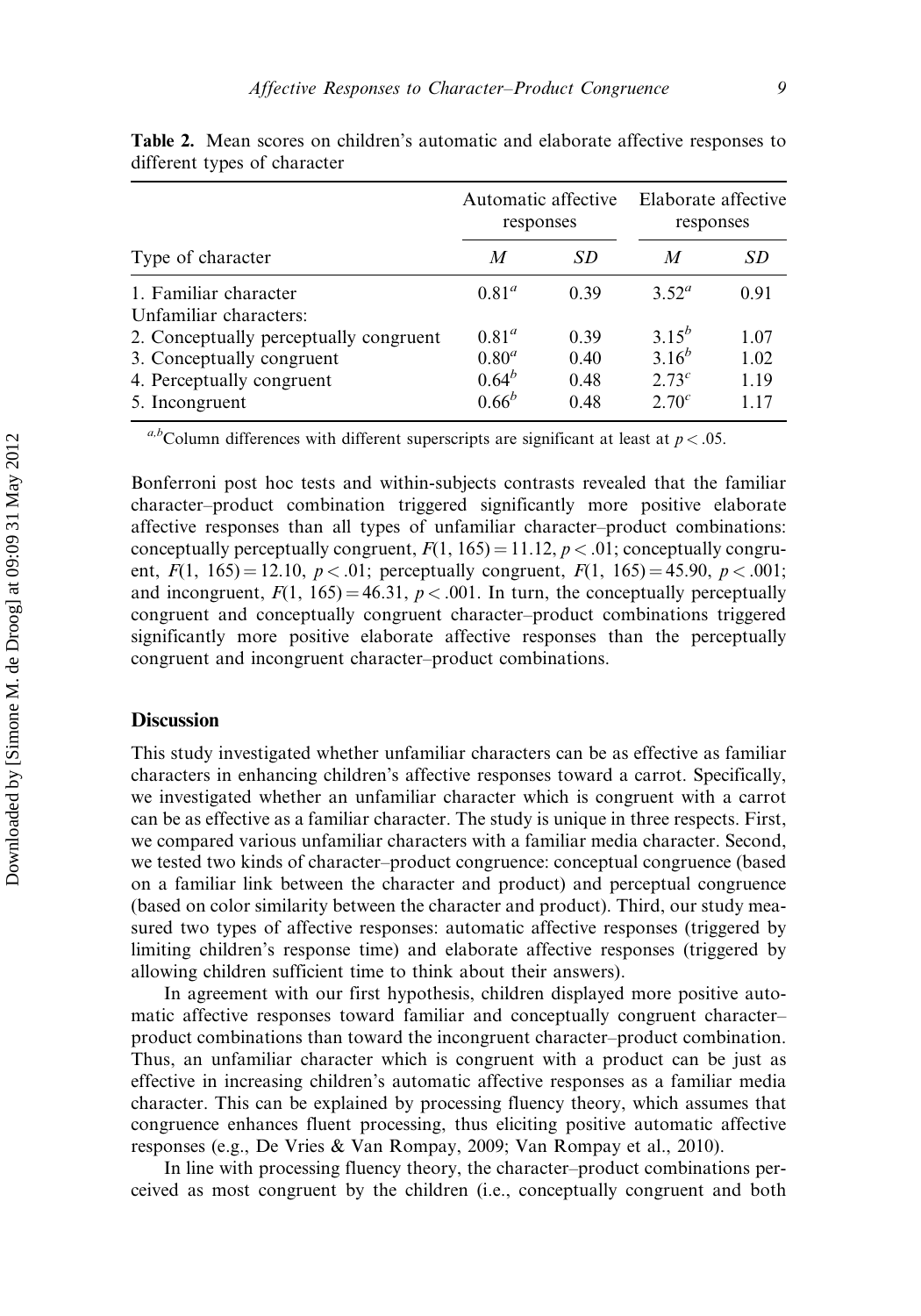conceptually and perceptually congruent) were also most effective in increasing children's automatic affective responses. In contrast, the perceptually congruent character–product combination was not perceived as congruent by the children and consequently triggered less positive automatic affective responses. In fact, this character–product combination proved as ineffective as the incongruent unfamiliar character–product combination. This corroborates previous findings suggesting that only a perceived congruent combination can trigger automatic affective responses as a result of processing fluency (De Vries & Van Rompay, 2009; Jacoby et al., 1989; Van Rompay et al., 2010).

That perceptual congruence failed to induce an automatic affective response indicates that color similarity alone was insufficient to be perceived as congruent. It is conceivable that a character resembling not only the color but also the shape of a product, such as the  $M\&M$ 's characters, has a greater chance of being perceived as congruent by children. In addition, it is conceivable that perceptual character– product congruence based on color similarity would be more effective among children younger than those used in the present study. Developmental theories suggest that children younger than 4 years old are particularly sensitive to basic perceptual attributes, such as color and shape. As they also possess less developed categorical associated networks and have lower media experience with familiar animal-food-scripts (Macklin, 1994; Siegler, 1998; Valkenburg, 2004), these younger children are expected to pay little attention to conceptual cues and thus be affected less by conceptual fluency.

In agreement with our second hypothesis, children displayed more positive elaborate affective responses toward a familiar character–product combination than toward all types of unfamiliar character–product combinations. This supports our argument derived from parasocial relationship theory (e.g., Hoffner, 1996, 2008; Lemish, 2007), that relationship formation with a television character after multiple television exposures induces a strong conscious affective response toward that character and toward products depicting that character. Our findings also demonstrate that among the unfamiliar characters, the conceptually congruent character– product combinations triggered significantly more positive elaborate affective responses than the perceptually and incongruent character–product combinations. This cannot be explained by parasocial relationship theory as children received no prior exposure to these unfamiliar characters.

However, the unexpected result could be explained by Van Raaij's (1986) advertising processing model, which distinguishes between primary affective and secondary affective reactions. Although not identical, these concepts dovetail with the two types of affective responses we investigate in this study; the primary affective reaction linking to automatic affective response and the secondary affective reaction linking to elaborate affective response. According to Van Raaij (1986), the primary affective reaction is the initial impression of an advertisement and results from a fast, uncontrollable, passive evaluation process. In contrast, the secondary affective reaction is the result of a slower, more elaborate, active evaluation process. Van Raaij (1986) specified that these two processes are not necessarily distinct. Instead, the automatically formed primary affective reaction influences the elaborate formation of the secondary affective reaction. Thus, in our study, children's positive automatic affective responses toward the conceptually congruent character–product combinations may have led to positive elaborate affective responses.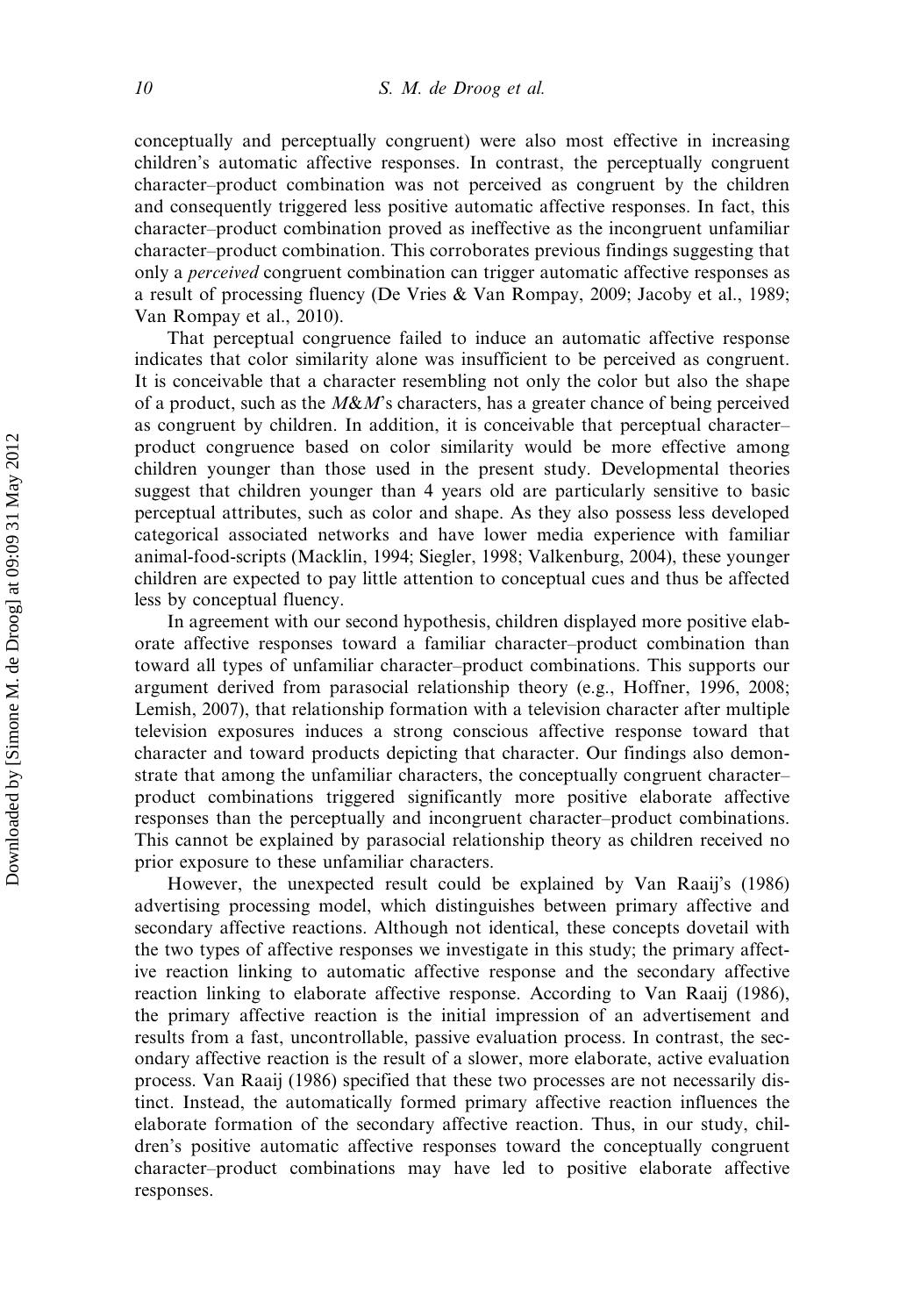#### Conclusions and Implications

In conclusion, the present study demonstrates that both processing fluency theory and parasocial relationship theory can be used to explain the effectiveness of brand characters. Our results suggest that both of these processes can be successfully applied in order to increase a character's effectiveness. However, the use of brand characters to influence children's consumer behavior evokes ethical issues (for a discussion, see Gosliner & Madsen, 2007). Much of this ethical criticism focuses on the use of familiar media characters. For example, it has been argued that media characters on food packages sell not only the food, but also the television show from which the character is known, thus promoting commercialization. In addition, some familiar media characters possess undesirable personality traits rendering them unsuitable as positive role models (Gosliner & Madsen, 2007).

The use of unfamiliar characters to promote healthy foods may overcome the disadvantages of using familiar media characters. For example, unfamiliar characters are not linked to a character brand or television show. Instead, they are developed solely to sell the product. Furthermore, as they appear largely in static form on product packaging, unfamiliar characters are unlikely to communicate any unwanted traits. Therefore, we believe that unfamiliar characters can be used to promote healthy foods among children. However, in order for these characters to be successful it is of vital importance that those involved in promoting healthy foods to children carefully consider the design of unfamiliar characters.

The present study and that of de Droog et al. (2011) have shown that the character must be at least conceptually congruent with the product. It is fortunate that healthy food products such as fruit and vegetables are typically easy to combine with narrative appropriate animals. In addition, our results indicate that conceptually congruent character–product combinations may be particularly effective in situations where children have little time to think (e.g., in retail environments) and select products based on their primary feelings. Furthermore, unfamiliar characters may become more familiar over time (e.g., Tony the Tiger from Kellogg's Frosties) and trigger elaborate affective responses similar to familiar media characters. This would increase the competitive strength of unfamiliar characters in other food choice environments.

We offer three suggestions for future research. First, the present study underlines the importance of studying brand characters as a heterogeneous and not a homogenous phenomenon. In order to fully understand the effectiveness of brand characters, further research should continue to explore, or at least take into account, other types of character–product congruence, such as shape. Second, to ensure that our preliminary findings are not limited to the specific product used in this study, future research should explore whether character–product congruence is also effective for other healthy food products. And third, although affective responses are typically a good predictor of product preference and actual consumption (Calvert, 1999; Institute of Medicine, 2006), further research should incorporate field studies in which the effectiveness of brand characters on children's actual behavior is measured. Such research could also investigate how the positive role of characters may be enforced within the family and how parents and characters can work together to promote healthy diets among children.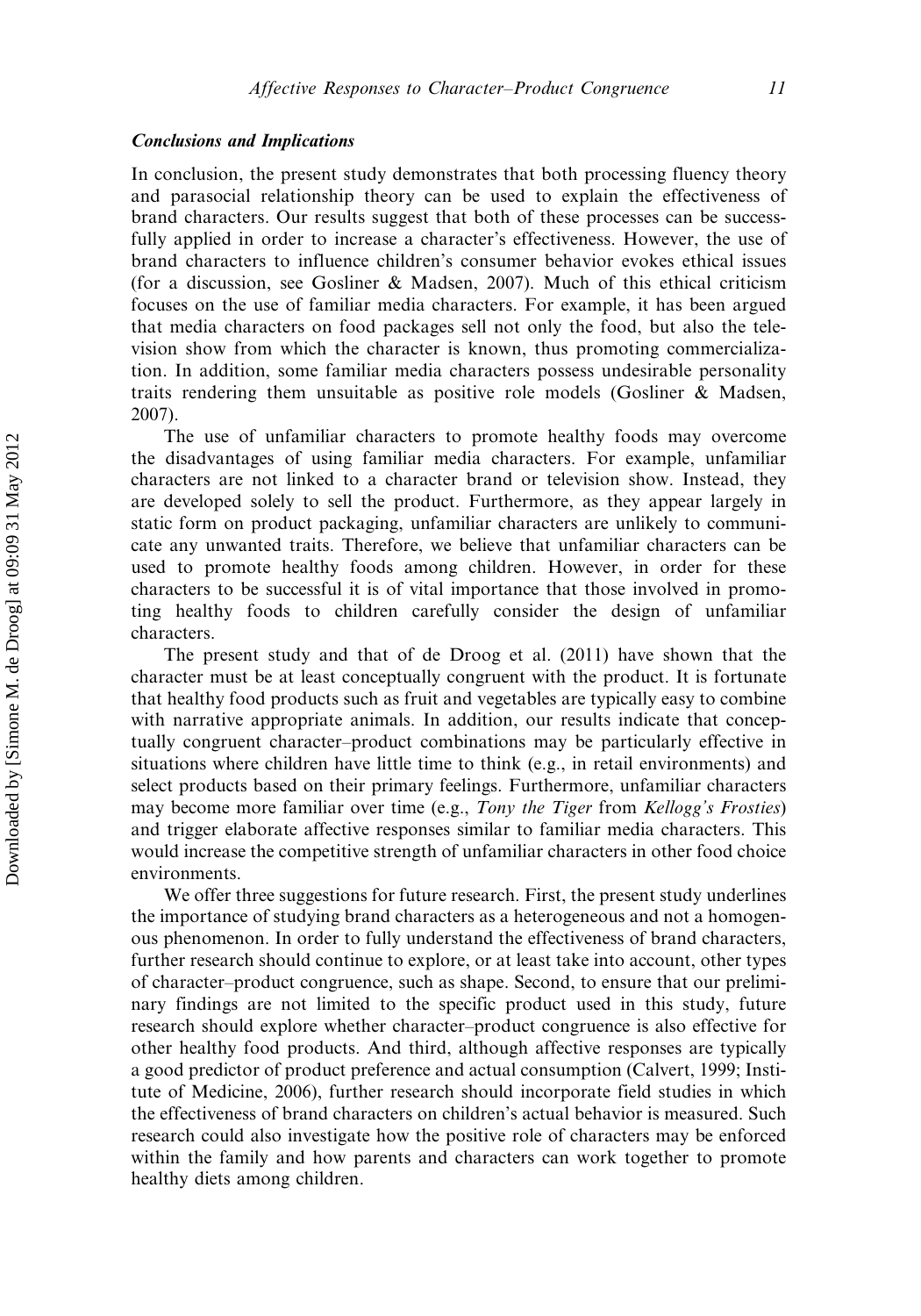#### References

Acuff, D. S., & Reiher, R. H. R. (1997). What kids buy and why. New York, NY: Free Press.

- Atkin, C. K. (1975). First year of experimental evidence: The effects of television advertising on children, Report 1. East Lansing: Michigan State University. (ERIC Document Reproduction Service No. ED116783)
- Auty, S., & Lewis, C. (2004). The ''delicious paradox'': Preconscious processing of product placements by children. In L. J. Shrum (Ed.), The psychology of entertainment media: Blurring the lines between entertainment and persuasion (pp. 117–133). Mahwah, NJ: Erlbaum.
- Bornstein, R. F. (1989). Exposure and affect: Overview and meta-analysis of research, 1968–1987. Psychological Bulletin, 106, 265–289.
- Bornstein, R. F., & D'Agostino, P. R. (1994). The attribution and discounting of perceptual fluency: Preliminary tests of a perceptual fluency  $/$  attributional model of the mere exposure effect. Social Cognition, 12, 103–128.
- Bornstein, R. F., Leone, D. R., & Galley, D. J. (1987). The generalizability of subliminal mere exposure effects: Influence of stimuli perceived without awareness on social behavior. Journal of Personality and Social Psychology, 53, 1070–1079.
- Calvert, S. L. (1999). Children's journeys through the information age. Boston, MA: McGraw-Hill.
- de Droog, S. M., Valkenburg, P. M., & Buijzen, M. (2011). Using brand characters to promote young children's liking of and purchase requests for fruit. Journal of Health Communication, 16, 79–89.
- De Vries, P., & Van Rompay, T. J. L. (2009). Subtle persuasion: The unobtrusive effect of website-banner congruence on trust. Proceedings of the 4th International Conference on Persuasive Technology, Persuasive '09, Claremont, CA, April 26–29, 2009. DOI: 10.1145/1541948.1541971
- Elliott, C. (2008). Assessing 'fun foods': Nutritional content and analysis of supermarket foods targeted at children. Obesity Reviews, 9, 368–377.
- Garretson, J. A., & Niedrich, R. W. (2004). Spokes-characters: Creating character trust and positive brand attitudes. Journal of Advertising, 33(2), 25–36.
- Gosliner, W., & Madsen, K. A. (2007). Marketing foods and beverages: Why licensed commercial characters should not be used to sell healthy products to children. Pediatrics, 119, 1255–1256.
- Harris, J. L., Schwartz, M. B., & Brownell, K. D. (2009). Marketing foods to children and adolescents: Licensed characters and other promotions on packaged foods in the supermarket. Public Health Nutrition, 13, 409–417.
- Hoffner, C. (1996). Children's wishful identification and parasocial interaction with favorite television characters. Journal of Broadcasting & Electronic Media, 40, 389–403.
- Hoffner, C. (2008). Parasocial and online social relationships. In S. L. Calvert & B. J. Wilson (Eds.), The handbook of children, media, and development (pp. 309–333). Oxford, United Kingdom: Blackwell.
- Institute of Medicine. (2006). Food marketing to children and youth: Threat or opportunity?. Washington, DC: National Academies Press.
- IPM KidWise. (2009). CharacterMonitor 2009. Rotterdam, The Netherlands: Author.
- Jacoby, L. L., Kelley, C. M., & Dywan, J. (1989). Memory attributions. In H. L. Roediger & F. I. M. Craik (Eds.), Varieties of memory and consciousness: Essays in honour of Endel Tulving (pp. 391–422). Hillsdale, NJ: Erlbaum.
- Lapierre, M. A., Snyder, L., & D'Alessandro, N. (2006, June). Children and trade characters: recall, liking, and behavioral outcomes. Poster presented at the annual meeting of the International Communication Association, Dresden, Germany.
- Lee, A. Y., & Labroo, A. A. (2004). The effect of conceptual and perceptual fluency on brand evaluation. Journal of Marketing Research, 41, 151–165.